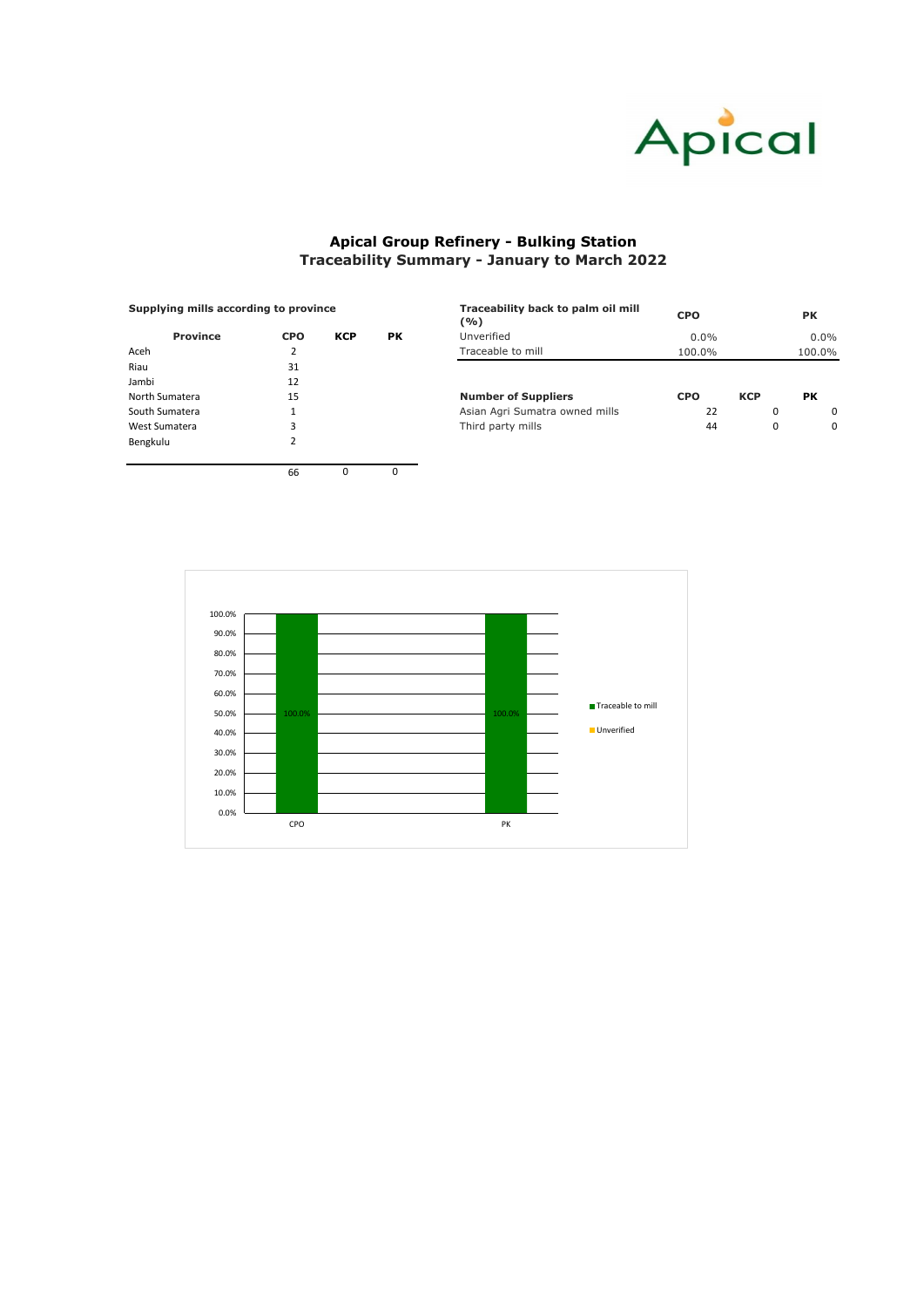| <b>No</b> | <b>Parent Group</b> | <b>Company Name</b>        | <b>Mill Name</b>         | <b>UMLID</b> | <b>Province</b>       | <b>Coordinates</b> |             | <b>Status of</b>   |
|-----------|---------------------|----------------------------|--------------------------|--------------|-----------------------|--------------------|-------------|--------------------|
|           |                     |                            |                          |              |                       | Latitude           | Longitude   | <b>Coordinates</b> |
|           | <b>ASIAN AGRI</b>   | SUPRA MATRA ABADI (PAN)    | AEK NABARA (PAN)         | PO1000002145 | <b>NORTH SUMATERA</b> | 1.999805556        | 99.93969444 | VERIFIED           |
|           | <b>ASIAN AGRI</b>   | INTI INDOSAWIT SUBUR (PBS) | <b>BUATAN I</b>          | PO1000000021 | <b>RIAU</b>           | 0.434388889        | 101.825     | VERIFIED           |
|           | <b>ASIAN AGRI</b>   | INTI INDOSAWIT SUBUR (PBD) | <b>BUATAN II</b>         | PO1000000382 | <b>RIAU</b>           | 0.459899           | 101.8678    | VERIFIED           |
|           | <b>ASIAN AGRI</b>   | RIGUNAS AGRI UTAMA (PBT)   | <b>BUNGA TEBO</b>        | PO1000002913 | JAMBI                 | -1.346694444       | 102.4561111 | VERIFIED           |
|           | <b>ASIAN AGRI</b>   | SAUDARA SEJATI LUHUR (PGS) | <b>GUNUNG MELAYU I</b>   | PO1000002609 | <b>NORTH SUMATERA</b> | 2.791694444        | 99.59830556 | VERIFIED           |
|           | <b>ASIAN AGRI</b>   | <b>GUNUNG MELAYU (PGD)</b> | <b>GUNUNG MELAYU II</b>  | PO1000002608 | <b>NORTH SUMATERA</b> | 2.749388889        | 99.46969444 | VERIFIED           |
|           | <b>ASIAN AGRI</b>   | INTI INDOSAWIT SUBUR (PMB) | <b>MUARA BULIAN</b>      | PO1000000279 | <b>JAMBI</b>          | -1.585805556       | 103.2055    | VERIFIED           |
|           | <b>ASIAN AGRI</b>   | HARI SAWIT JAYA (PNS)      | <b>NEGERI LAMA I</b>     | PO1000002147 | <b>NORTH SUMATERA</b> | 2.359694444        | 100.0418889 | VERIFIED           |
|           | <b>ASIAN AGRI</b>   | HARI SAWIT JAYA (PND)      | NEGERI LAMA II           | PO1000003004 | <b>NORTH SUMATERA</b> | 2.359694444        | 100.0353056 | VERIFIED           |
| 10        | <b>ASIAN AGRI</b>   | MITRA UNGGUL PUSAKA (PPR)  | PENARIKAN                | PO1000008155 | <b>RIAU</b>           | 0.191722           | 101.793307  | VERIFIED           |
|           | <b>ASIAN AGRI</b>   | RIGUNAS AGRI UTAMA (PPN)   | PERANAP                  | PO1000002063 | RIAU                  | $-0.584694444$     | 102.0193889 | VERIFIED           |
| 12        | <b>ASIAN AGRI</b>   | MITRA UNGGUL PUSAKA (PSG)  | <b>SEGATI</b>            | PO1000004157 | RIAU                  | 0.141861111        | 101.6503889 | VERIFIED           |
| -13       | <b>ASIAN AGRI</b>   | SAWIT JUJUHAN ABADI (PSS)  | <b>SEKAPUR SIRIH</b>     | PO1000007600 | JAMBI                 | -1.242083333       | 101.7461389 | VERIFIED           |
| 14        | <b>ASIAN AGRI</b>   | INTI INDOSAWIT SUBUR (PSP) | <b>SUNGAI POKAHAN</b>    | PO1000006173 | RIAU                  | $-0.096778$        | 101.297694  | VERIFIED           |
| 15        | <b>ASIAN AGRI</b>   | DASA ANUGRAH SEJATI (PTR)  | <b>TAMAN RAJA</b>        | PO1000002143 | <b>JAMBI</b>          | $-1.176694444$     | 103.0078056 | VERIFIED           |
| 16        | <b>ASIAN AGRI</b>   | SUPRA MATRA ABADI (PTD)    | <b>TANAH DATAR</b>       | PO1000002144 | <b>NORTH SUMATERA</b> | 3.148              | 99.55638889 | VERIFIED           |
| 17        | <b>ASIAN AGRI</b>   | INDO SEPADAN JAYA (PTS)    | <b>TANJUNG SELAMAT</b>   | PO1000002607 | <b>NORTH SUMATERA</b> | 2.12772            | 100.002715  | VERIFIED           |
| 18        | <b>ASIAN AGRI</b>   | SUPRA MATRA ABADI (PTP)    | <b>TELUK PANJI (PTP)</b> | PO1000002146 | <b>NORTH SUMATERA</b> | 2.002805556        | 100.2436111 | VERIFIED           |
| 19        | <b>ASIAN AGRI</b>   | TUNGGAL YUNUS ESTATE (PTZ) | <b>TOPAZ</b>             | PO1000002142 | <b>RIAU</b>           | 0.689388889        | 100.935     | VERIFIED           |
| 20        | <b>ASIAN AGRI</b>   | INTI INDOSAWIT SUBUR (PTU) | <b>TUNGKAL ULU</b>       | PO1000000345 | <b>JAMBI</b>          | $-1.300305556$     | 102.9813889 | <b>VERIFIED</b>    |
| 21        | <b>ASIAN AGRI</b>   | INTI INDOSAWIT SUBUR (PUS) | <b>UKUI I</b>            | PO1000000148 | RIAU                  | $-0.226111111$     | 102.0925    | VERIFIED           |
| 22        | <b>ASIAN AGRI</b>   | INTI INDOSAWIT SUBUR (PUD) | <b>UKUI II</b>           | PO1000002491 | RIAU                  | $-0.276888889$     | 102.1168889 | VERIFIED           |

## **Third Party Mills**

| <b>No</b> | <b>Parent Group</b>                |                                    | <b>Mill Name</b>            | UML ID       | <b>Province</b> | <b>Coordinates</b> |            | <b>Status of</b>   |
|-----------|------------------------------------|------------------------------------|-----------------------------|--------------|-----------------|--------------------|------------|--------------------|
|           |                                    | <b>Company Name</b>                |                             |              |                 | Latitude           | Longitude  | <b>Coordinates</b> |
|           | SAWIT JAMBI LESTARI (PRG)          | SAWIT JAMBI LESTARI (PRG)          | <b>RANTAU GEDANG</b>        | PO1000010883 | JAMBI           | $-1.531671$        | 102.904827 | <b>VERIFIED</b>    |
|           | IMITRASARI PRIMA                   | MITRASARI PRIMA                    | MITRASARI PRIMA             | PO1000007464 | RIAU            | 0.13749            | 101.70388  | <b>VERIFIED</b>    |
|           | MUTIARA SAWIT SEMESTA              | MUTIARA SAWIT SEMESTA              | MUTIARA SAWIT SEMESTA       | PO1000008605 | JAMBI           | $-1.60792$         | 102.86322  | <b>VERIFIED</b>    |
|           | NIKMAT HALONA REKSA                | NIKMAT HALONA REKSA                | INIKMAT HALONA REKSA        | PO1000005106 | RIAU            | $-0.73478$         | 102.52405  | <b>VERIFIED</b>    |
|           | ANUGERAH TANI MAKMUR               | ANUGERAH TANI MAKMUR               | ANUGERAH TANI MAKMUR        | PO1000007457 | RIAU            | 0.53622            | 101.60202  | <b>VERIFIED</b>    |
|           | IPRIMA MAS LESTARI                 | PRIMA MAS LESTARI                  | PRIMA MAS LESTARI           | PO1000010052 | JAMBI           | $-1.70682$         | 102.16212  | VERIFIED           |
|           | SINAR SAWIT SUBUR LESTARI          | SINAR SAWIT SUBUR LESTARI          | <b>SIANCIMUN</b>            | PO1000004265 | NORTH SUMATERA  | 1.58905            | 99.87306   | <b>VERIFIED</b>    |
|           | <b>SRI INDRAPURA SAWIT LESTARI</b> | <b>SRI INDRAPURA SAWIT LESTARI</b> | SRI INDRAPURA SAWIT LESTARI | PO1000008425 | RIAU            | 0.46484            | 101.73554  | <b>VERIFIED</b>    |
|           | ASIA SAWIT LESTARI                 | ASIA SAWIT LESTARI                 | ASIA SAWIT LESTARI          | PO1000007468 | JAMBI           | $-1.83758$         | 103.37903  | <b>VERIFIED</b>    |
| 10        | ASIA SAWIT MAKMUR JAYA             | ASIA SAWIT MAKMUR JAYA             | JAKE (ASMJ)                 | PO1000004315 | RIAU            | $-0.48407$         | 101.45246  | <b>VERIFIED</b>    |
|           | <b>SWASTISIDDHI AMAGRA</b>         | SWASTISIDDHI AMAGRA                | LIBO JAYA                   | PO1000008269 | RIAU            | 0.94836            | 101.09631  | VERIFIED           |
|           | <b>TEGUHKARSA WANALESTARI</b>      | <b>TEGUHKARSA WANALESTARI</b>      | <b>SUNGAI LEKO</b>          | PO1000008266 | RIAU            | 0.89499            | 101.38192  | <b>VERIFIED</b>    |
|           | 13 USAHA KITA MAKMUR               | USAHA KITA MAKMUR                  | USAHA KITA MAKMUR           | PO1000004394 | RIAU            | $-0.52926$         | 101.49149  | <b>VERIFIED</b>    |
|           | 14   WIRA KARYA PRAMITRA           | WIRA KARYA PRAMITRA                | WIRA KARYA PRAMITA          | PO1000004198 | RIAU            | 0.54477            | 101.25316  | <b>VERIFIED</b>    |



**Bulking Station** List of CPO Supplying Mills Period : January - March 2022